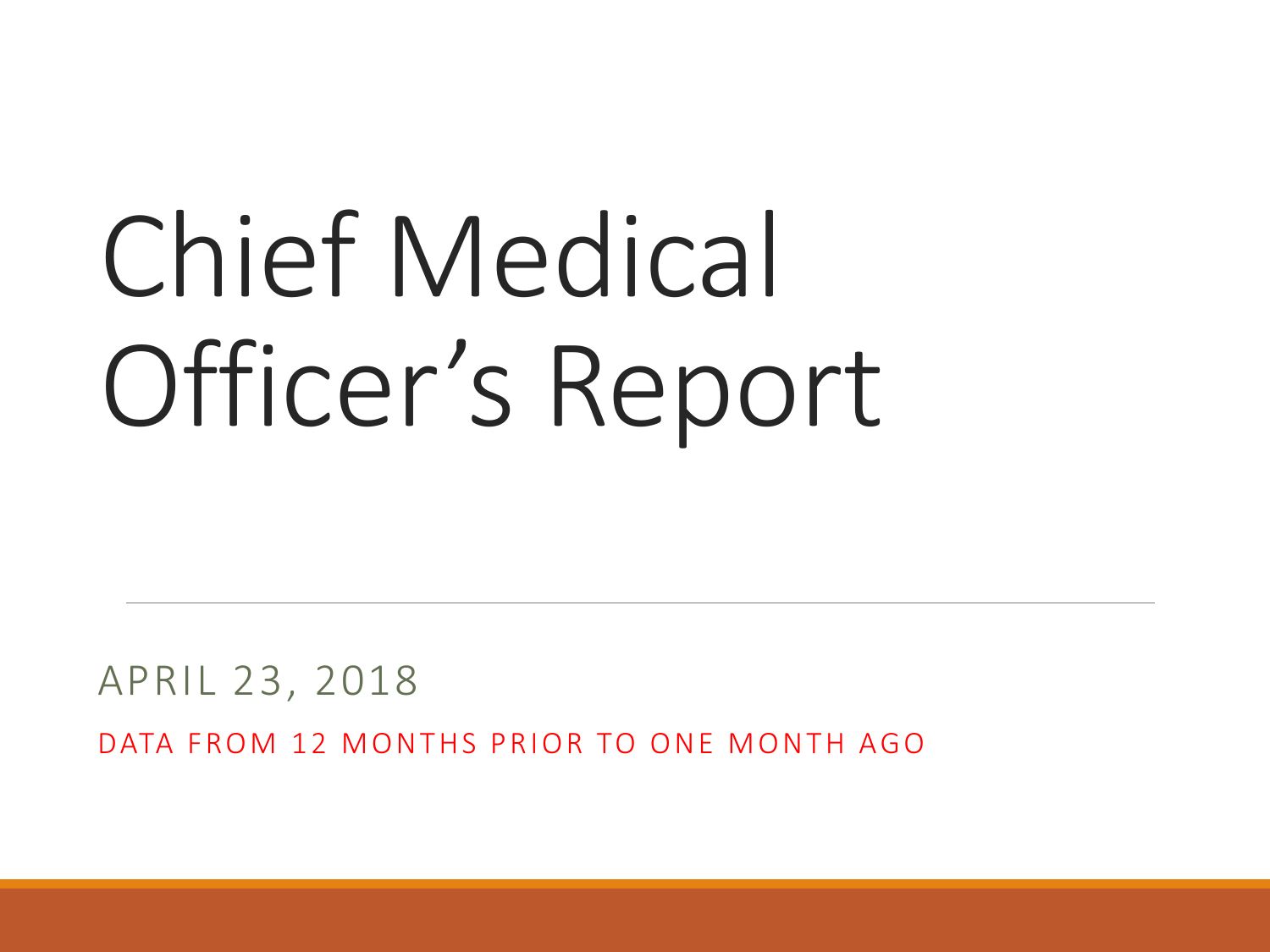## Recruitment and Staffing

#### **Current vacancies**

- Pediatrician for HTP impending need
- FP provider for WSFP impending vacancy for December or sooner

#### **Recruiting/Plans**

- Returning Jo Hammett, FNP, will take over CFFP in Summer
- Peds and FP recruiting continues at full pace

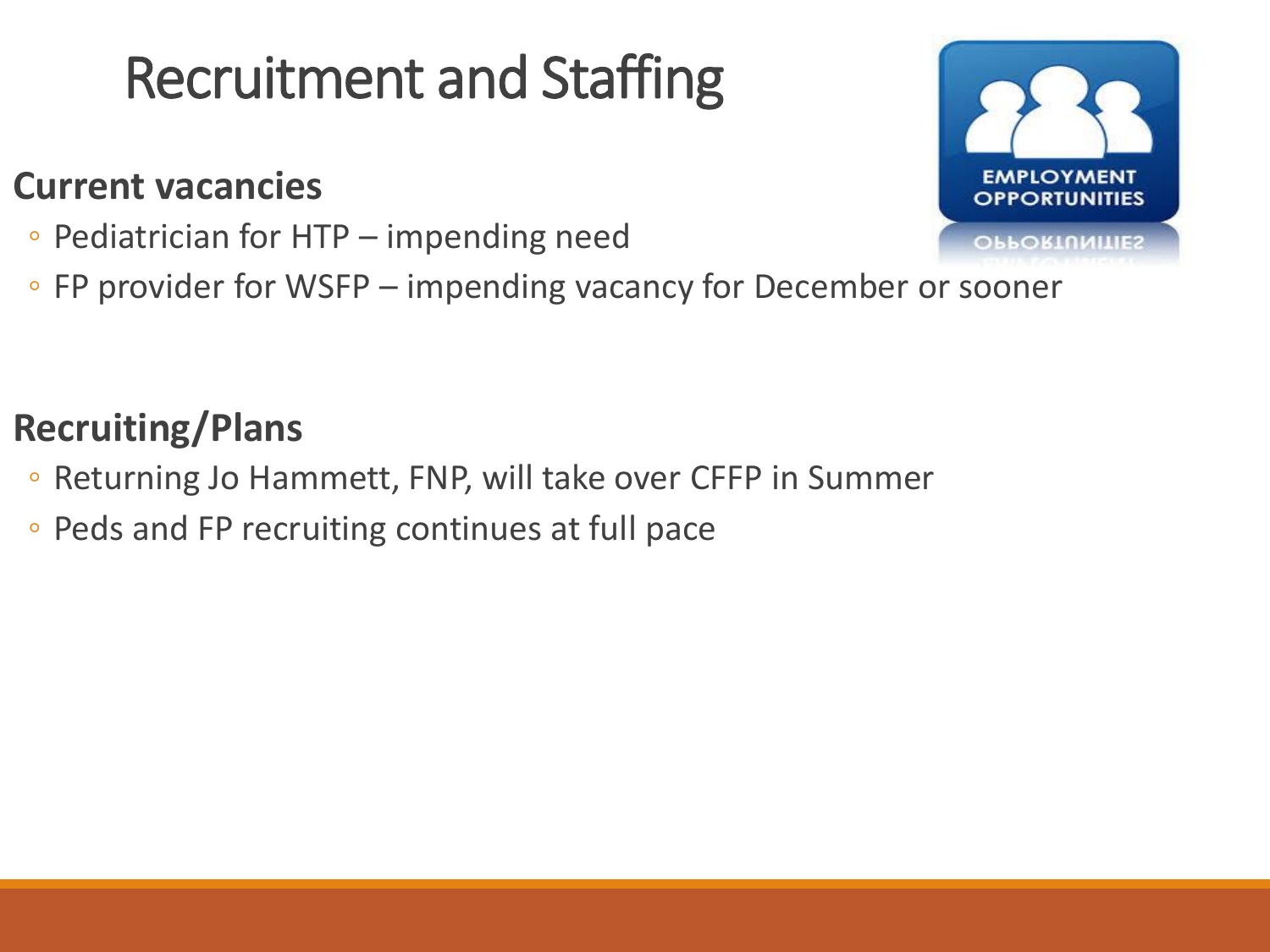### Production Highlights

None this month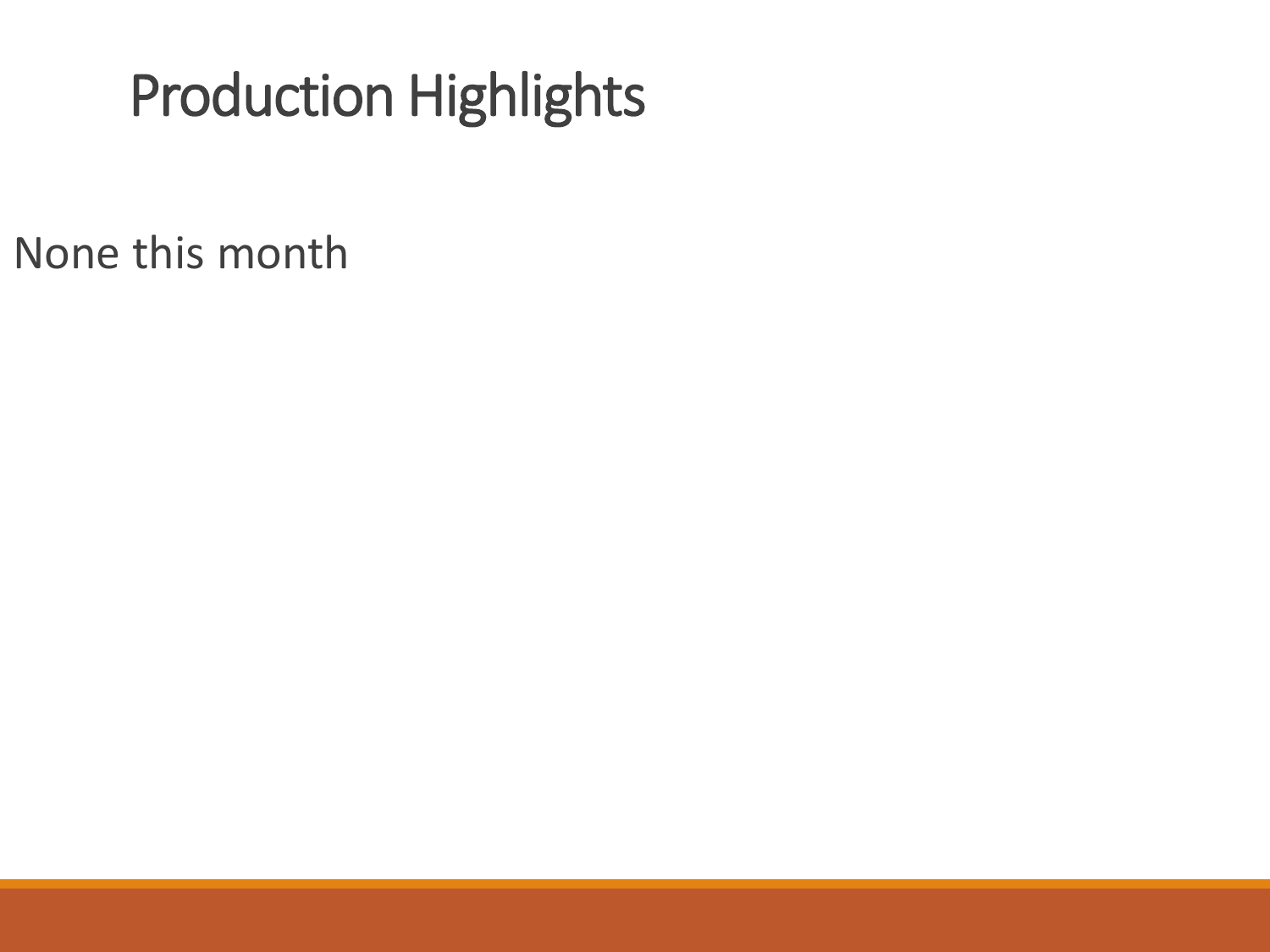# Quality/Population Health

#### **Patient-Centered Medical Home (PCMH)**

- Organization-wide at level 2, TCC level 3
- Plans for meeting initial "check-in" June 2018 proceeding well

#### **Meaningful Use**

- Successfully Submitted Stage 2 for 2016
- Very little chance of any MU for 2017, but renewed efforts investigating
- Working hard to accomplish MU for 2018

#### **Population health**

- Care Coordination committee renewing efforts and efficiency
- Increased involvement in staff, more planned
- Interviews underway for new MQIPH and offer made!
- CIMS dashboard work continues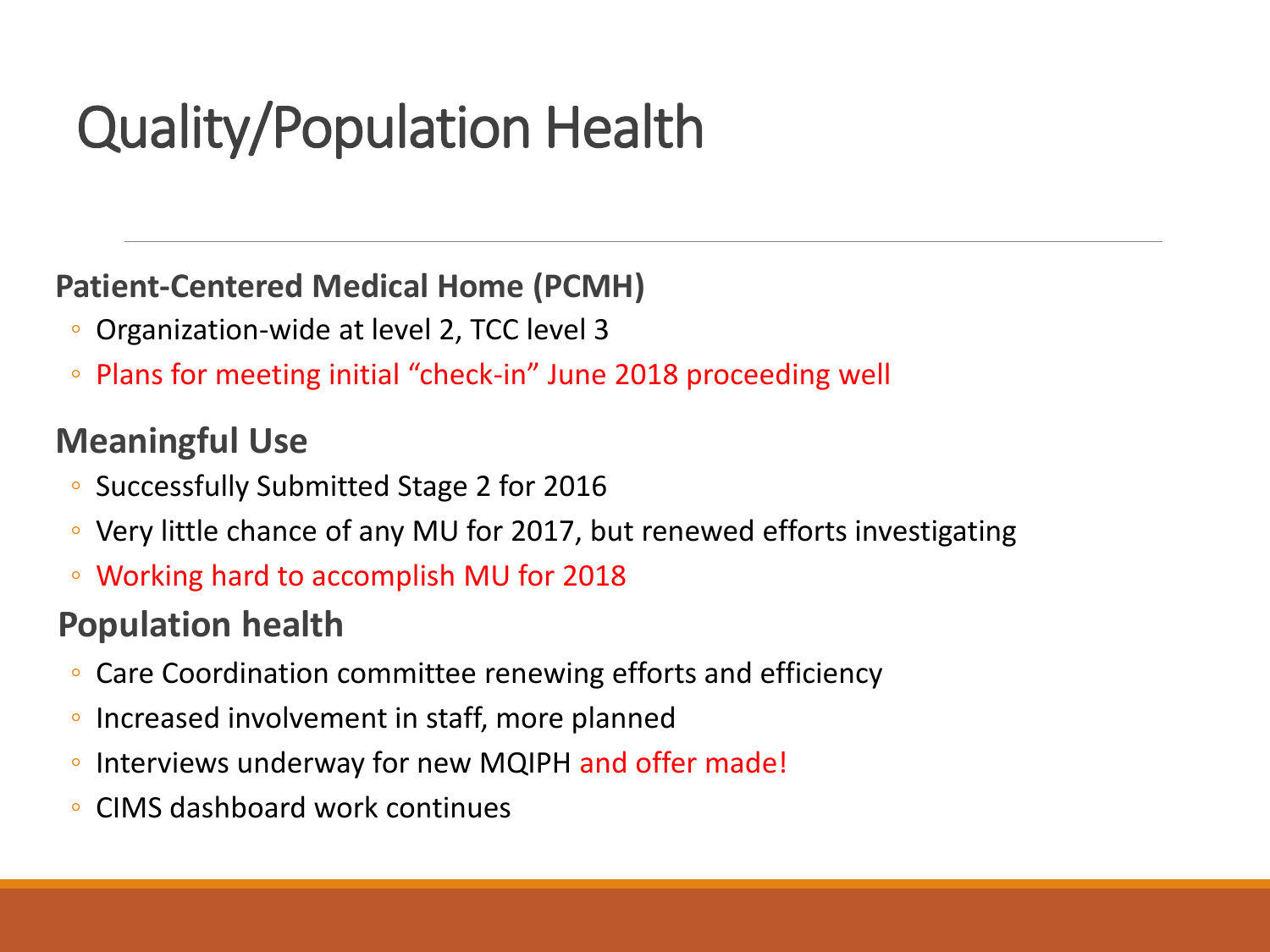#### **HEDIS WITHHOLD Gaps In Care Measures**

Why report on certain items versus others?

Plan

**ATC Blue Cross** Molina

Wellcare

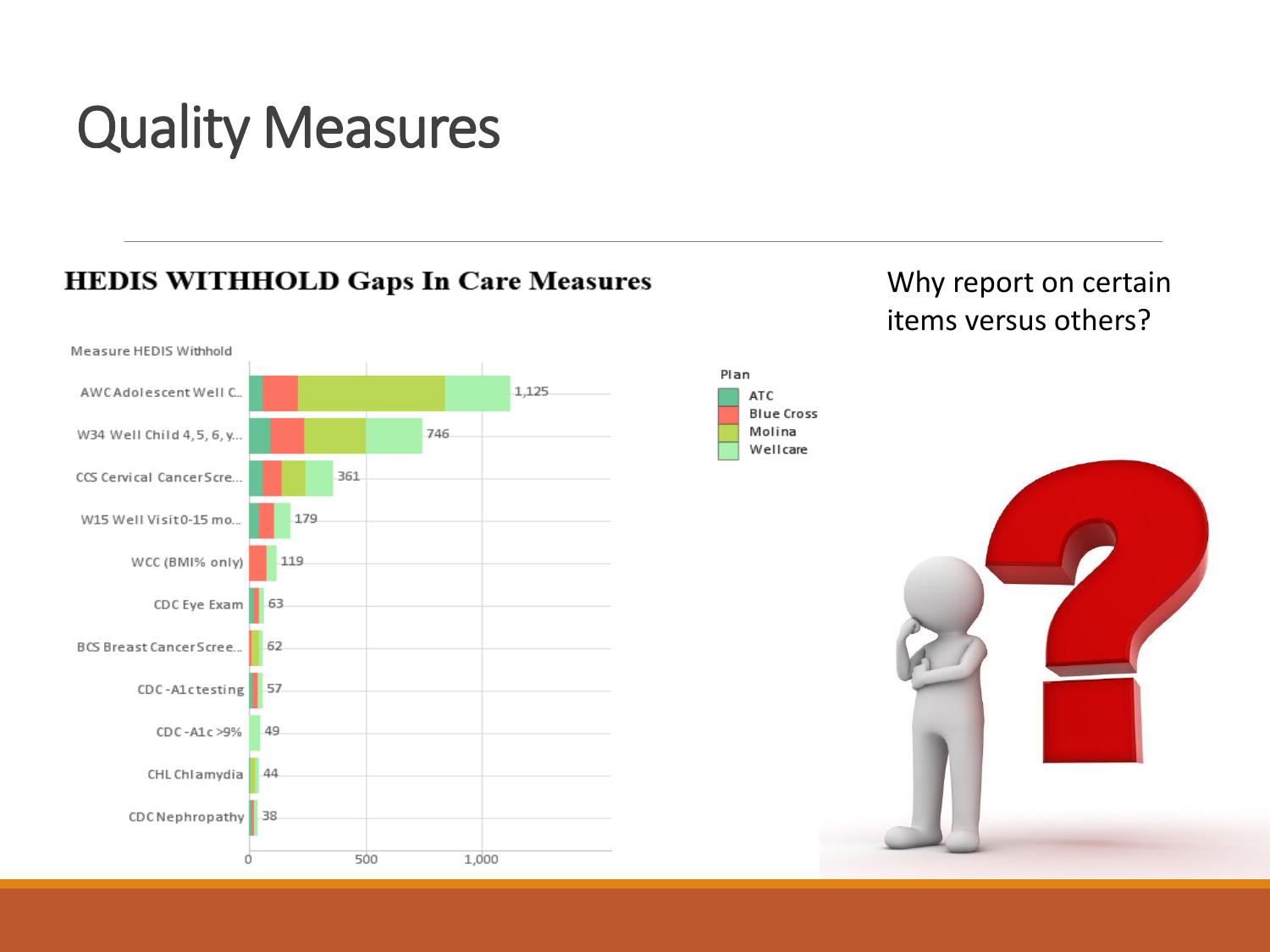

Control of diabetes (A1C levels)



**No changes from last month**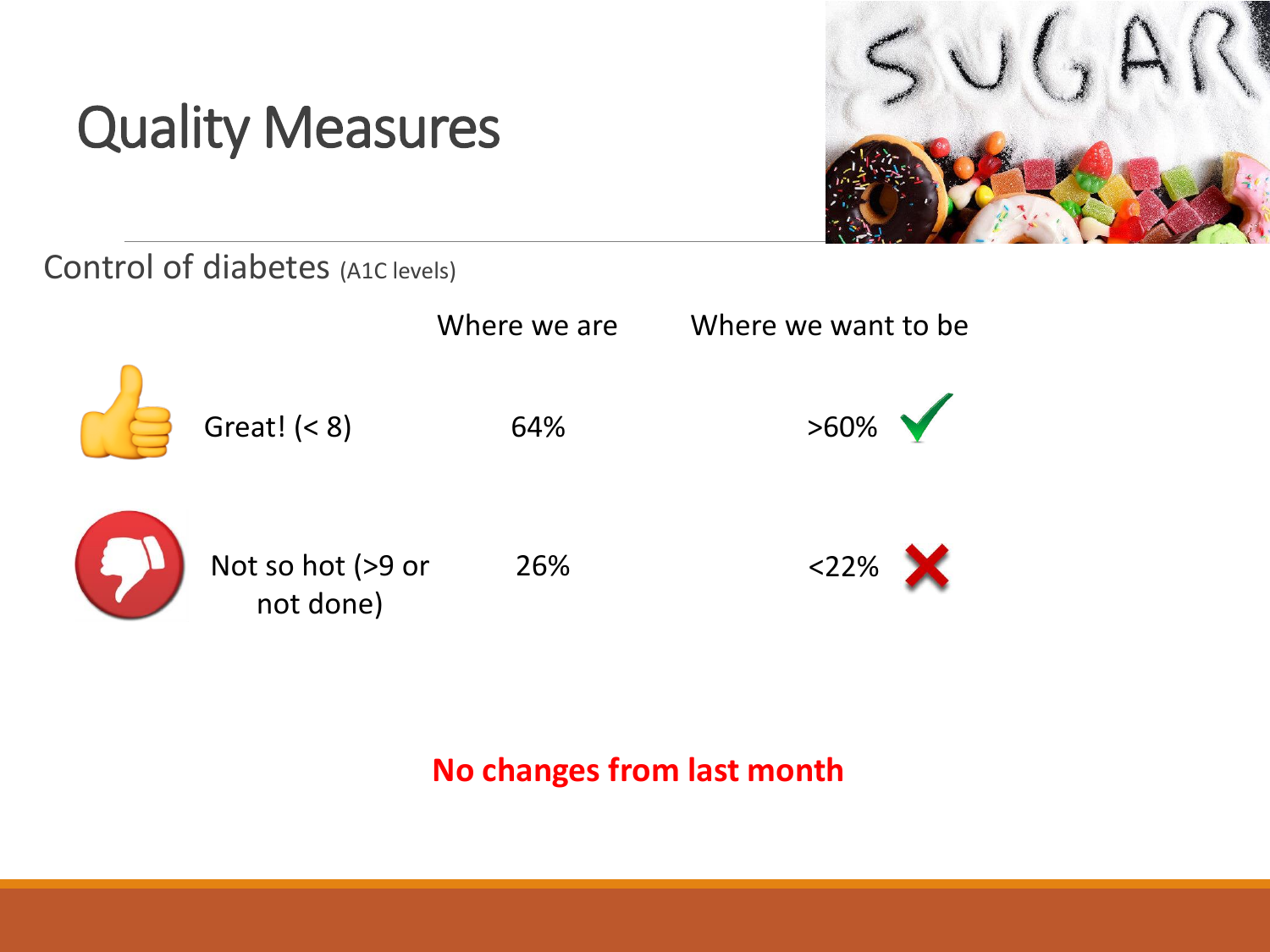Control of hypertension (blood pressure)

Where we are Where we want to be



Almost… 59%

#### **Slight decrease but so very close**

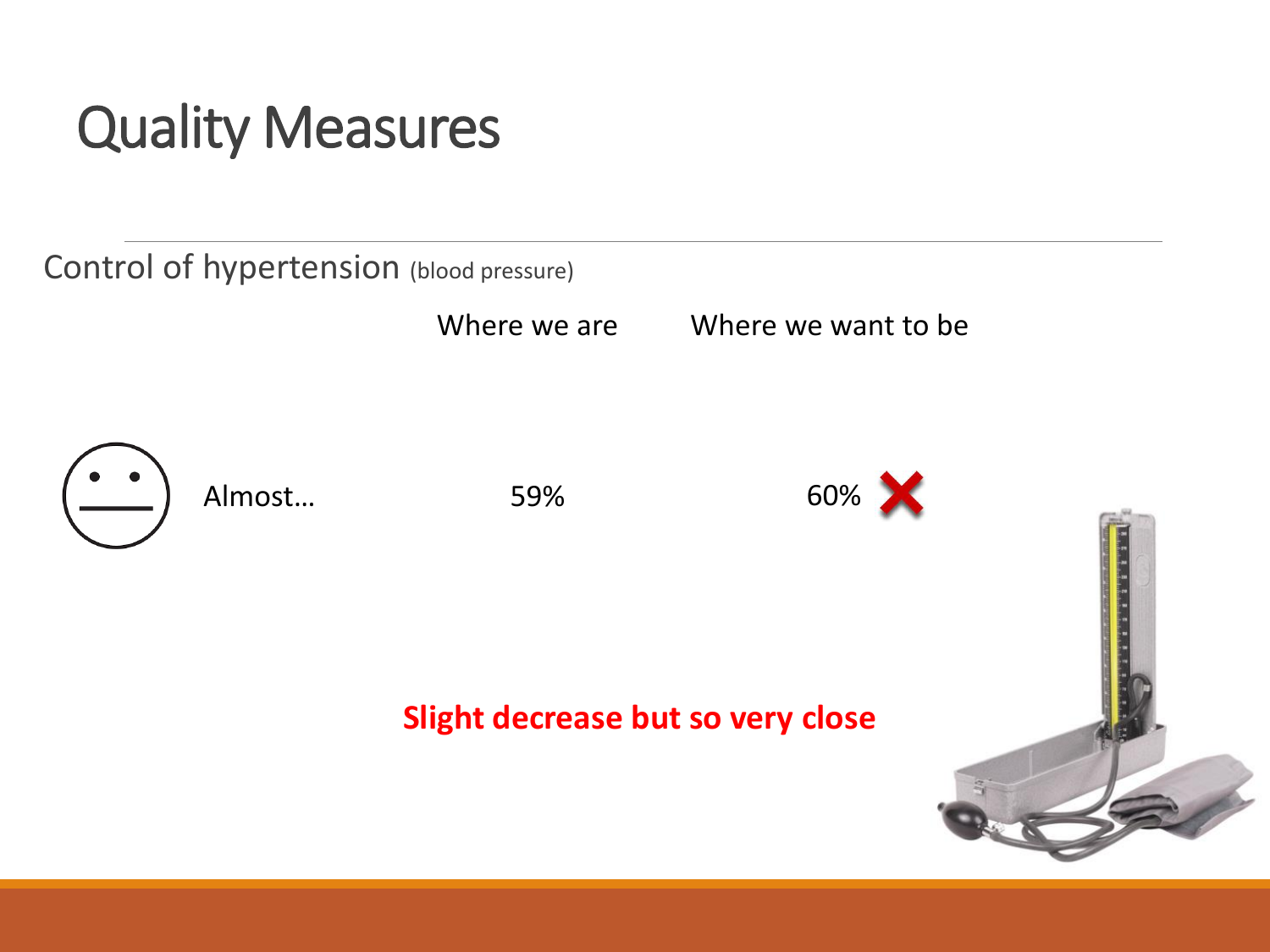

Cervical cancer screening (Pap tests)

Where we are Where we want to be



At goal 37%



**Slight increase from last month**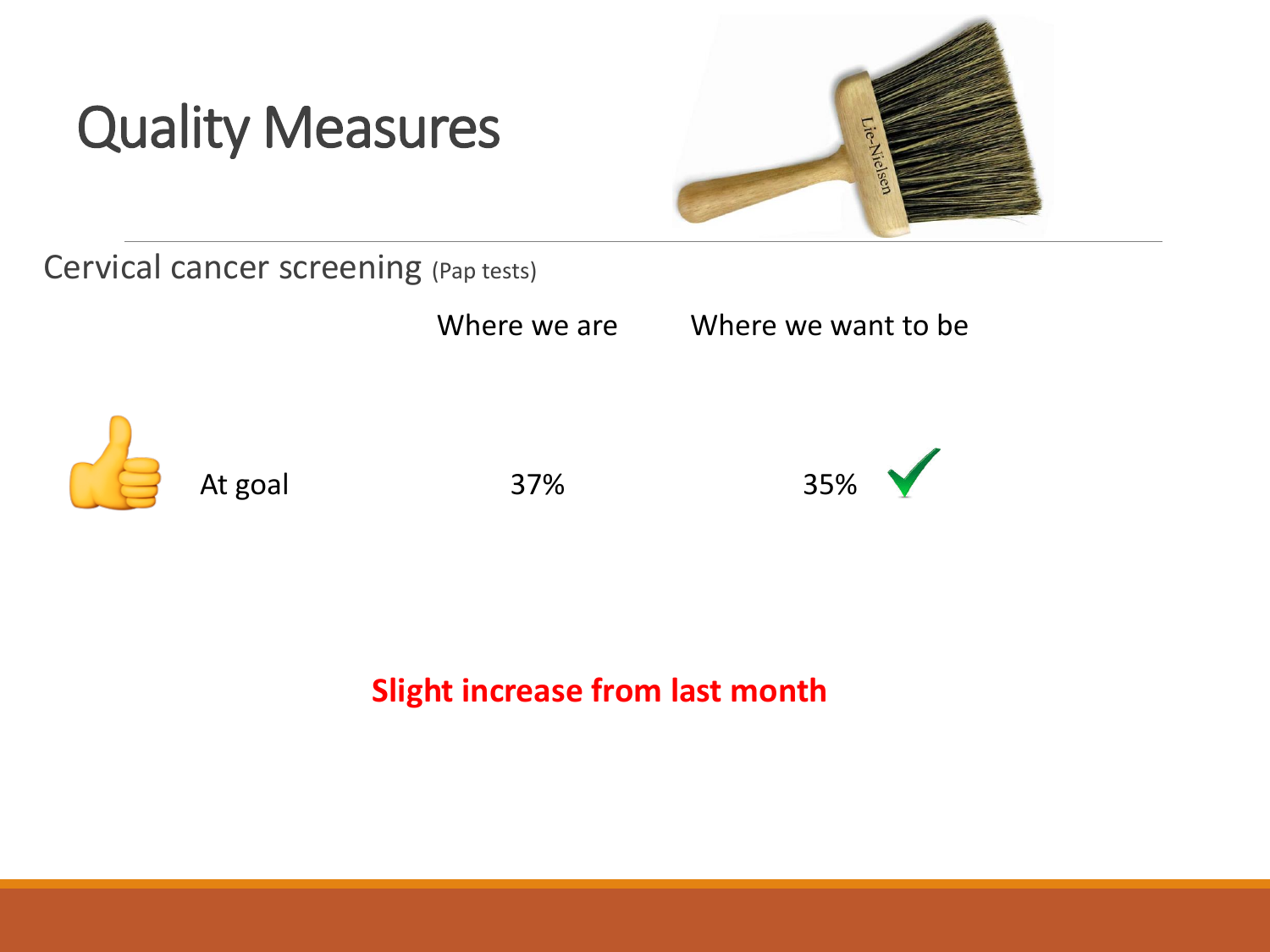

Breast cancer screening (mammograms)

Where we are Where we want to be





**Slight increase this month**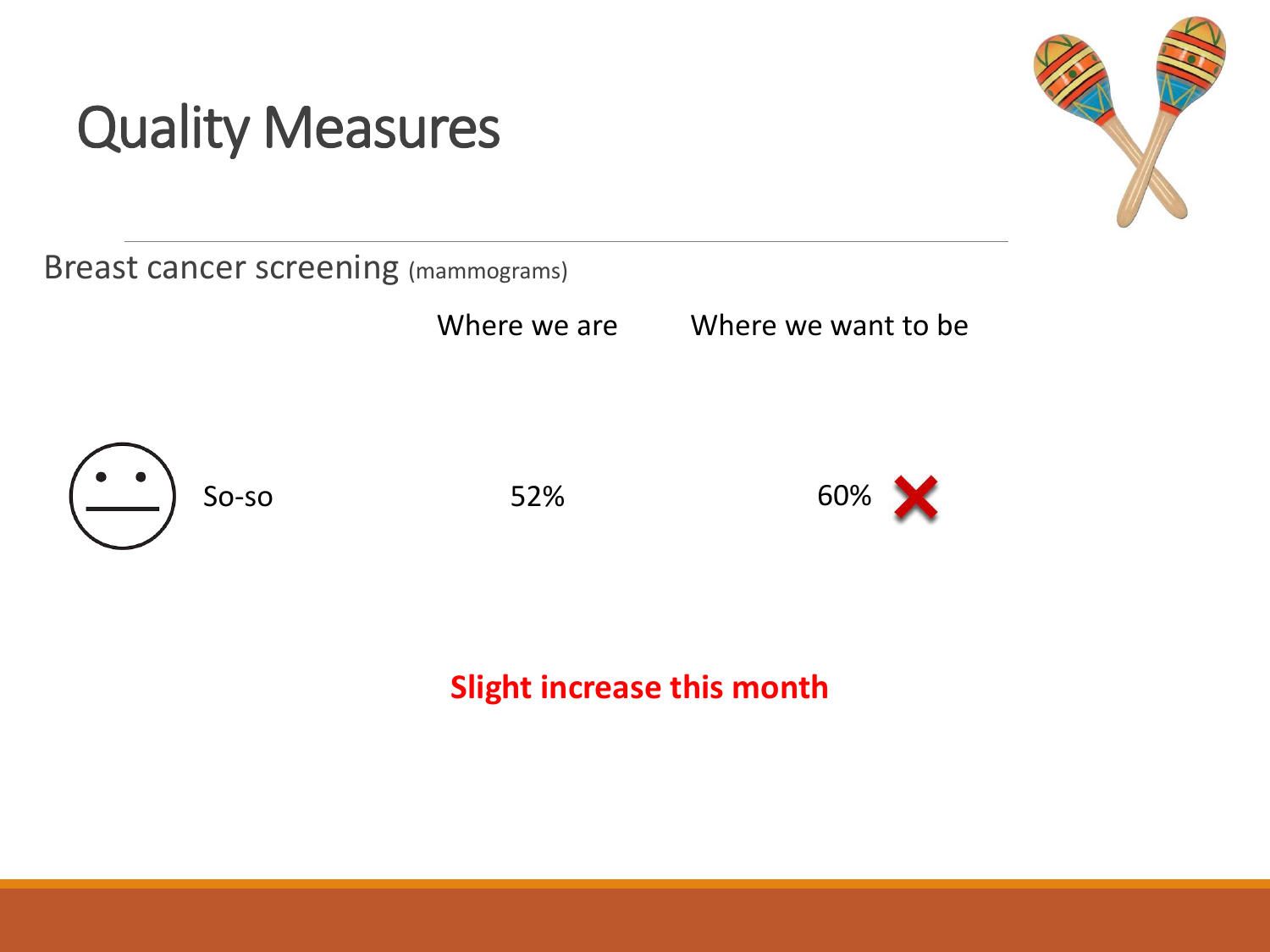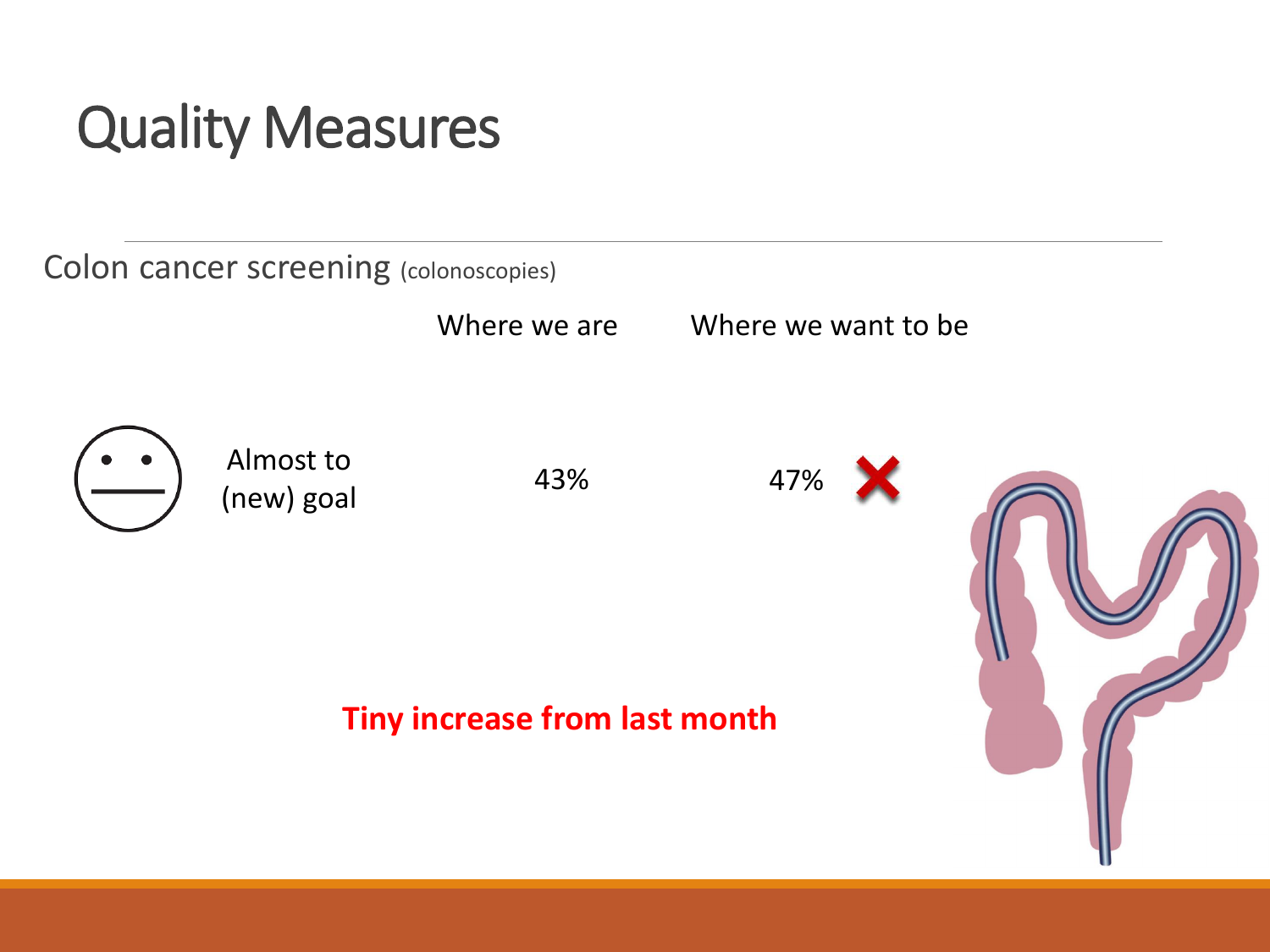

Vaccination rates (children)

Where we are Where we want to be



New reporting 11%



**Flu is the biggest problem: 63% with no flu shot 21% with only one flu shot 66% of kids who got 2+ flu shots, got the rest of their shots 52% of kids got all their shots BUT the flu**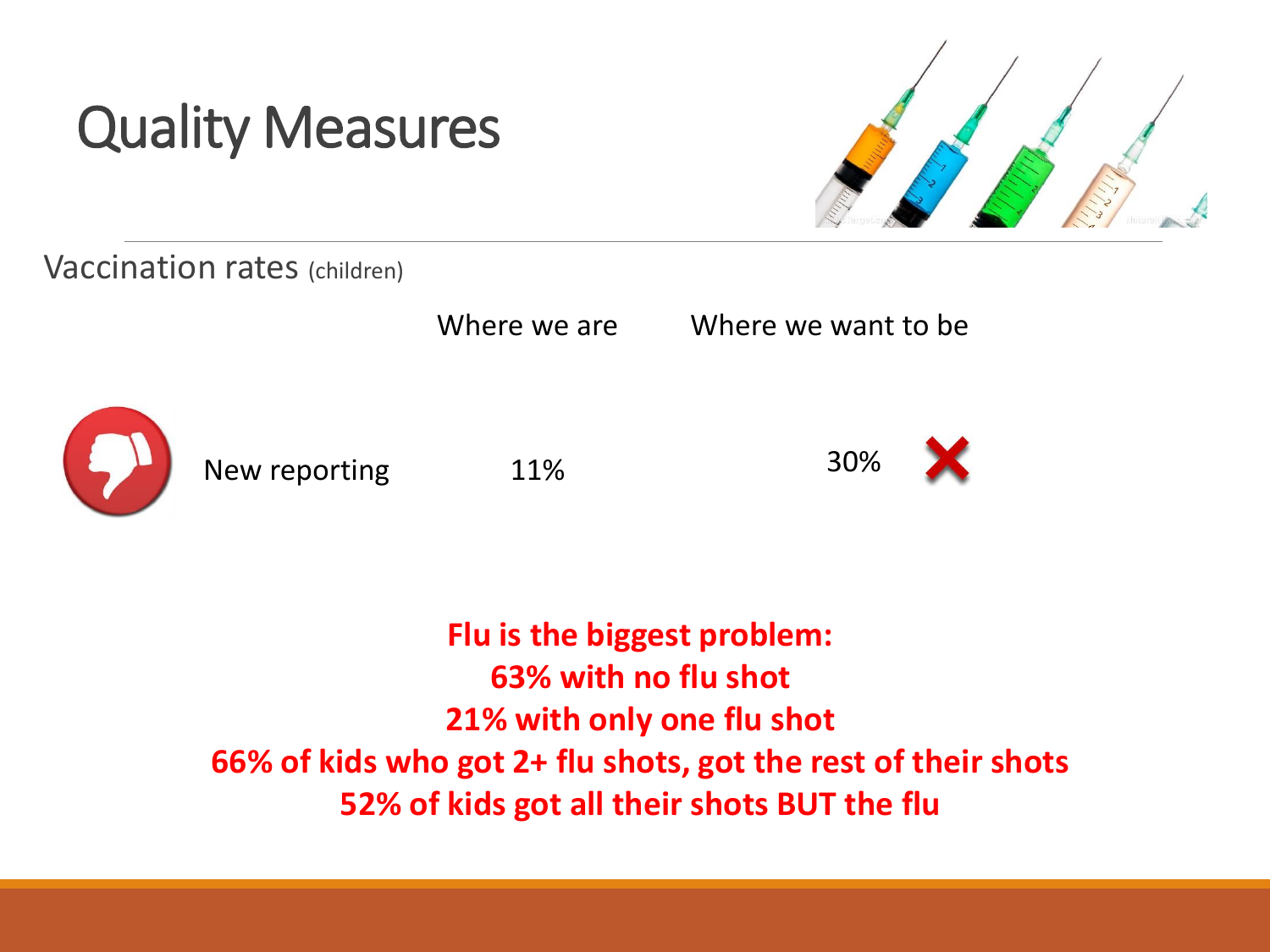

Appropriate meds for persistent asthmatics

Where we are **Where we want to be** 



Working on it 62%



**Decrease from last month but numbers closer to expected (UDS and their mention of "mild")**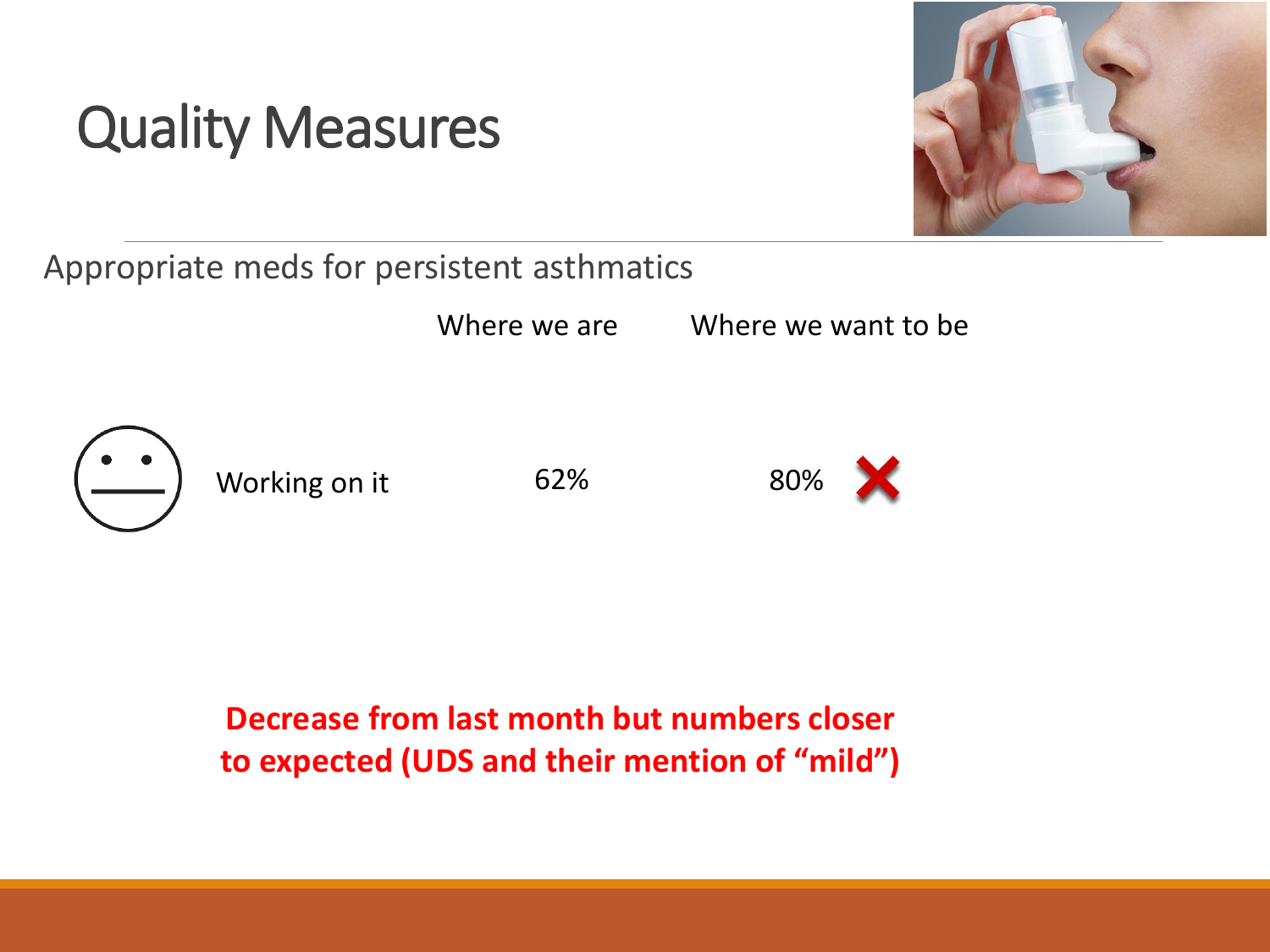

CAD (heart) patients on lipid lowering therapy

Where we are Where we want to be



Working on it 59%



**New measure Slight decrease from last month**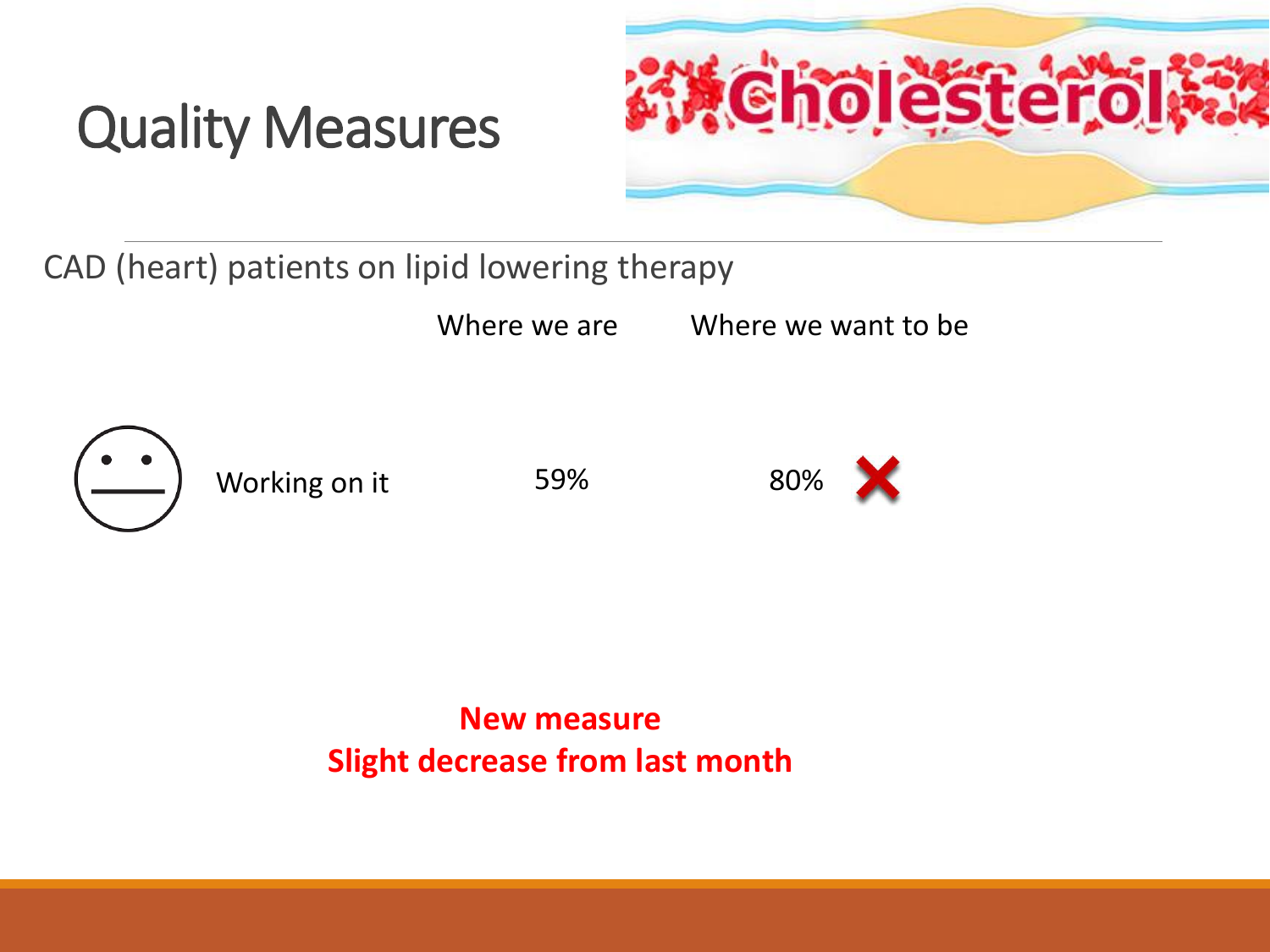Adolescent well-care visits, age 12-21

Where we are Where we want to be



Working on it 39%

?? – maybe 50%

**New measure to report Caveats of active patients and rolling 12 months**



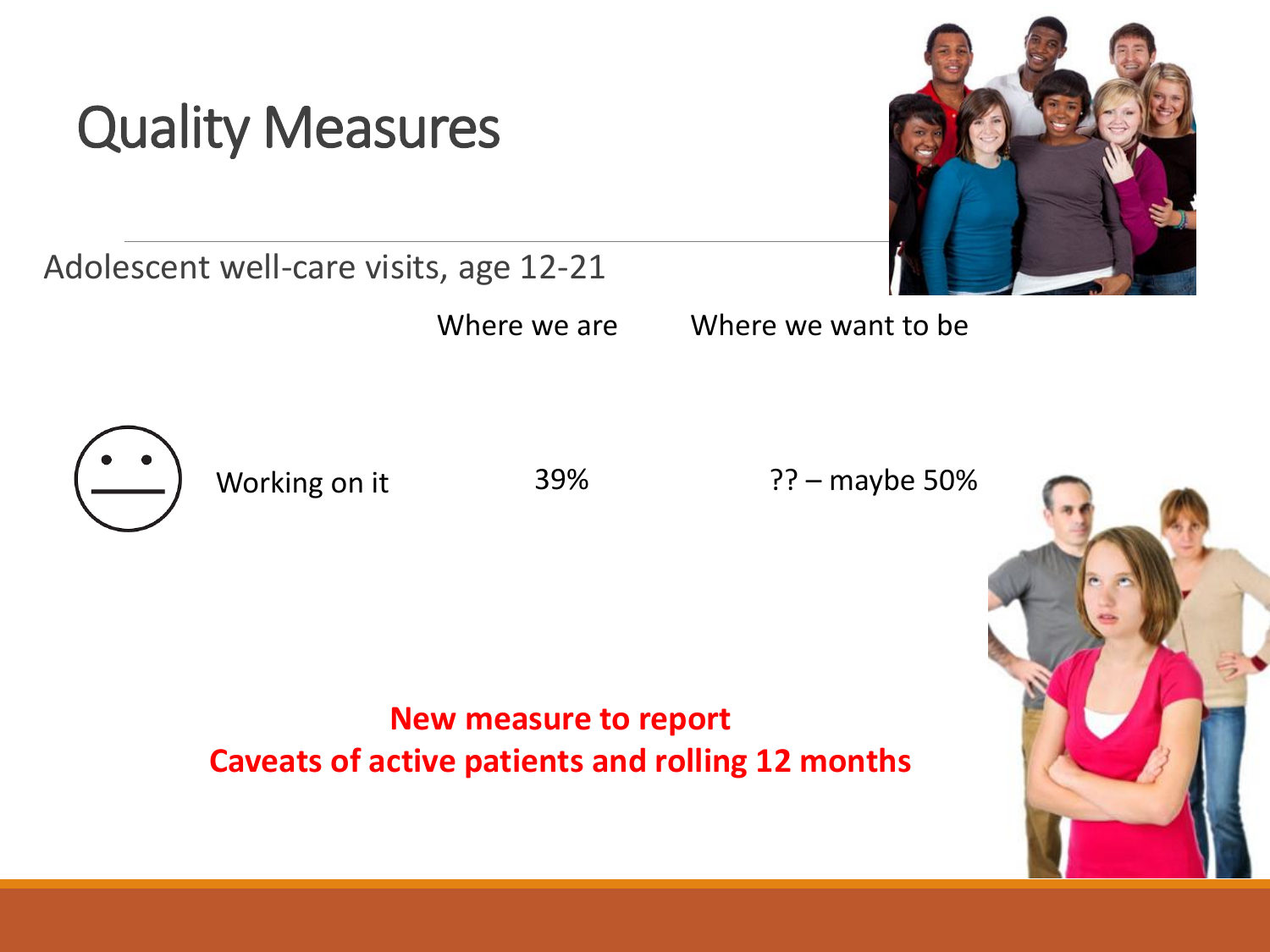

Well-child visits, children 3-6 yrs old

Where we are **Where we want to be** 



Doing well 55%

?? – maybe 65%

**New measure to report Caveats of active patients and rolling 12 months**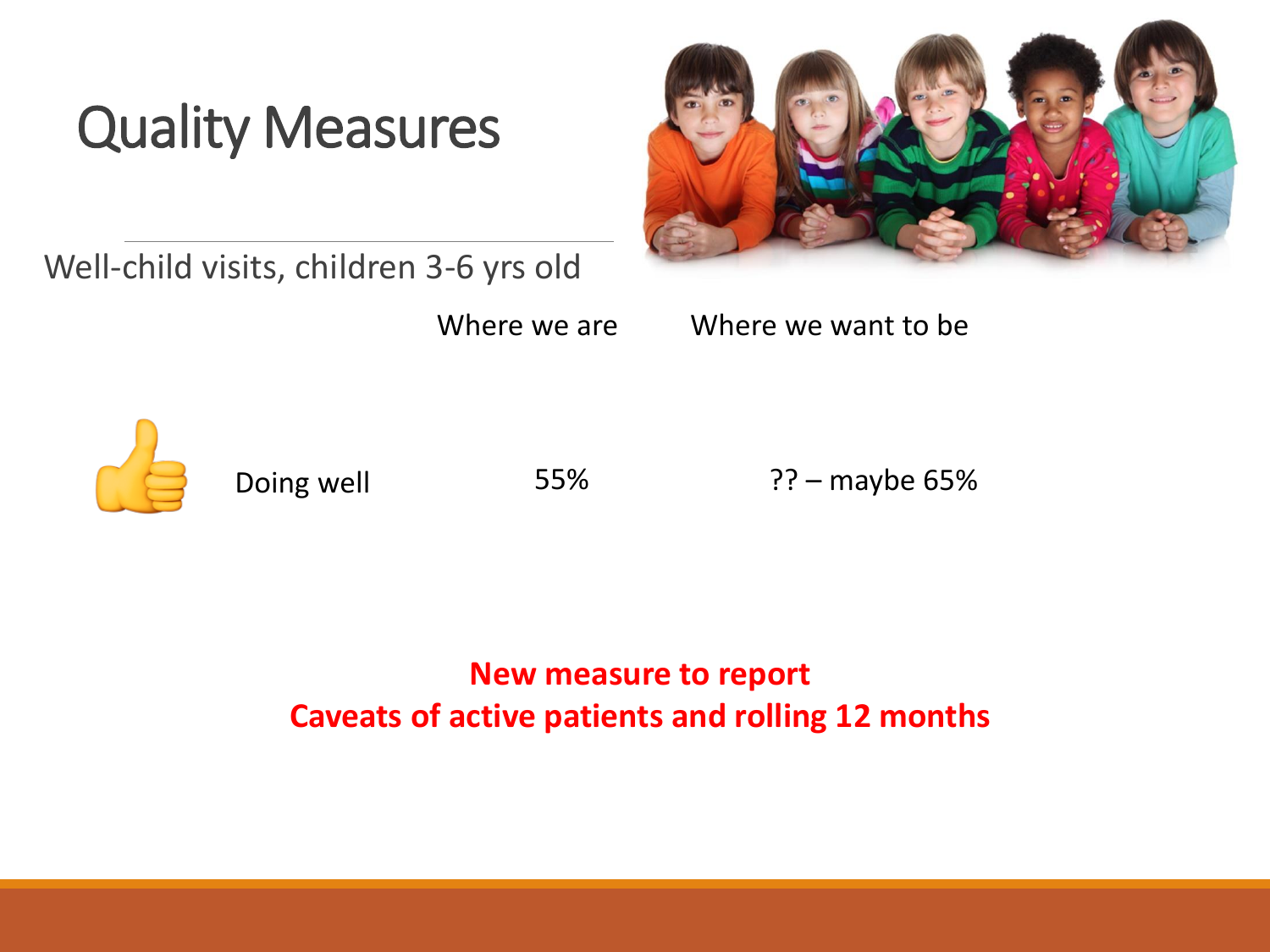#### Quality Measures Graph – new and improved!

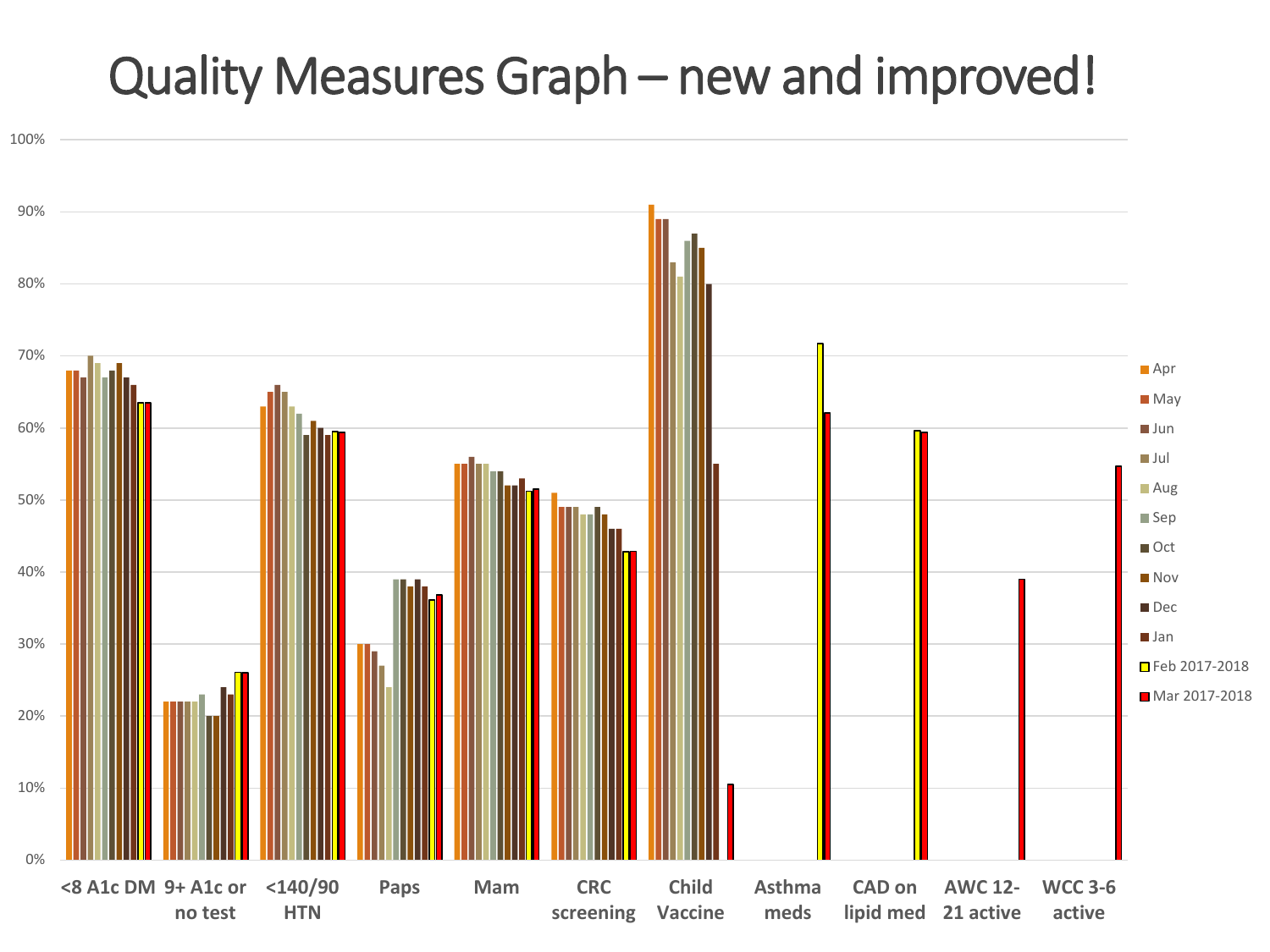### **Compliance**

#### **Peer review**

Results all in, to be presented in coming months

#### **Patient Satisfaction Survey**

Received from sites and tallied , to be presented in coming months

#### **Dismissals for the month**

0 for this month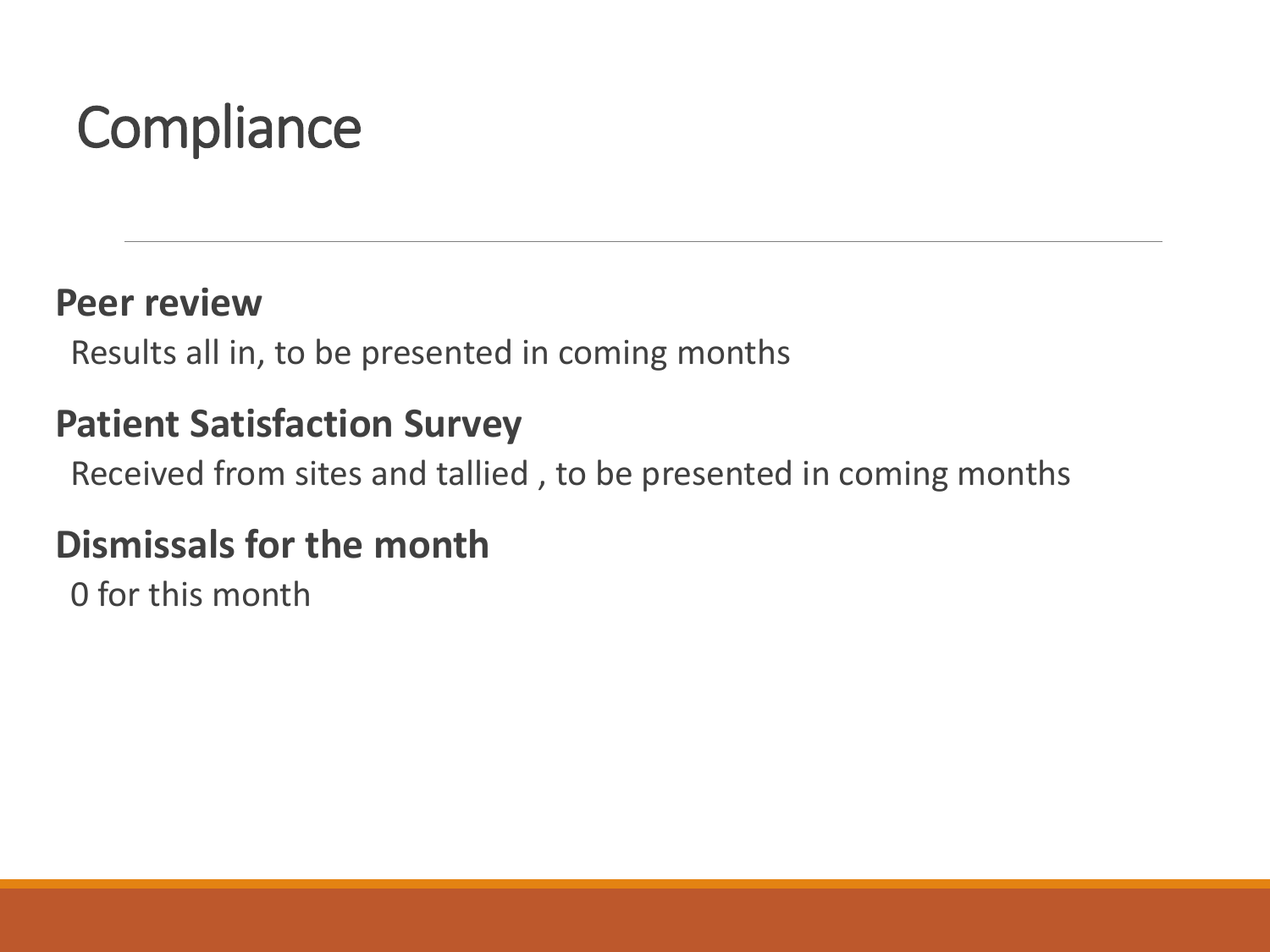

#### **Delinquent notes –** *compared to last month*

Provider #3 – 8 -> 177 -> 393 -> more

Immediate plan in place. Usual threats not as effective as expected.

Update: after "alternate" plan, number has now **decreased**